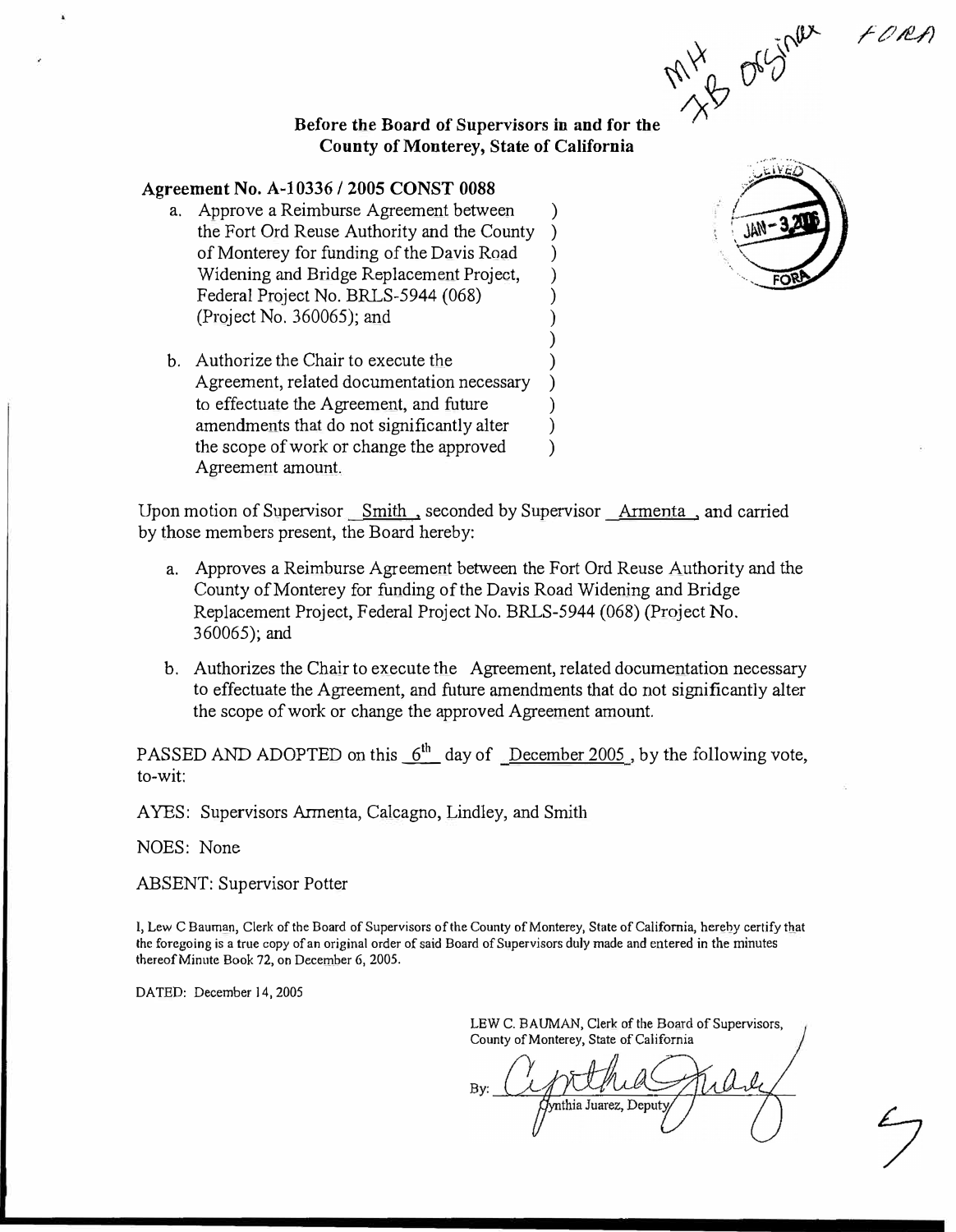| <b>RIGINY</b> |
|---------------|
|---------------|

# **RECEIVED**

When recorded mail to:

**2005** 

**fo11 Ord ;. aeuse AUthorltv** 

County of Monterey<br>Department of Public Works PUBLIC WORKS - ADMIN 168 West Alisal Street, 2<sup>nd</sup> Floor Salinas, CA 93901-2680

# **REIMBURSEMENT AGREEMENT BETWEEN THE FORT ORD REUSE AUTHORITY AND THE COUNTY OF MONTEREY FOR CONSTRUCTION OF DAVIS ROAD WIDENING AND BRIDGE REPLACEMENT ON DA VIS ROAD BETWEEN BLANCO AND RESERVATION ROADS.**

THIS AGREEMENT is made and signed on this  $\frac{Q + h}{\text{day}}$  of  $\frac{Q}{\text{day}}$  of  $\frac{Q}{\text{day}}$ , 2005, by and between the COUNTY OF MONTEREY, hereinafter called "County" and the FORT ORD REUSE AUTHORITY, hereinafter called "FORA".

## **RECITALS**

A. In June 1997, the FORA Board adopted a Final Environmental Impact Report ("FEIR") and a Fort Ord Base Reuse Plan ("Plan"). The Plan defines a series of project obligations of the Plan as the Public Facilities Implementation Plan ("PFIP"). The PFIP serves as the baseline Capital Improvement Program ("CIP") for the Plan. The FORA Board annually revisits, reviews and The FORA Board annually revisits, reviews and considers a modified CIP that includes reprogramming of projects or other modifications deemed appropriate and necessary, such as the inclusion of the Transportation Agency for Monterey County's ("TAMC") most recent study that reallocated transportation mitigation funds. That study, entitled "FORA Fee Reallocation Study," was endorsed by the FORA Board on April 8, 2005.

B. The "FORA Fee Reallocation Study" programmed \$9,251,663 in FORA fees for the preliminary engineering, design, environmental, construction, and construction management of the "Davis Road South of Blanco Road" project. The "Davis Road South of Blanco Road" project includes Davis Road Widening and Bridge Replacement on Davis Road Between Blanco Road and Reservation Road ("Project"). The funds are currently programmed in FY 2006/2007.

C. On June 10, 2005, the FORA Board revisited, reviewed, and approved the FY 2005/2006 through 2021/2022 CIP. Development fees for the construction of the Project are included in the FY 2005/2006 through 2021/2022 CIP and are programmed in FY 2006/2007.

D. The purpose of this Agreement is to establish the extent and manner in which the County will be entitled to reimbursement by FORA for the FORA CIP portion of the Project cost.

1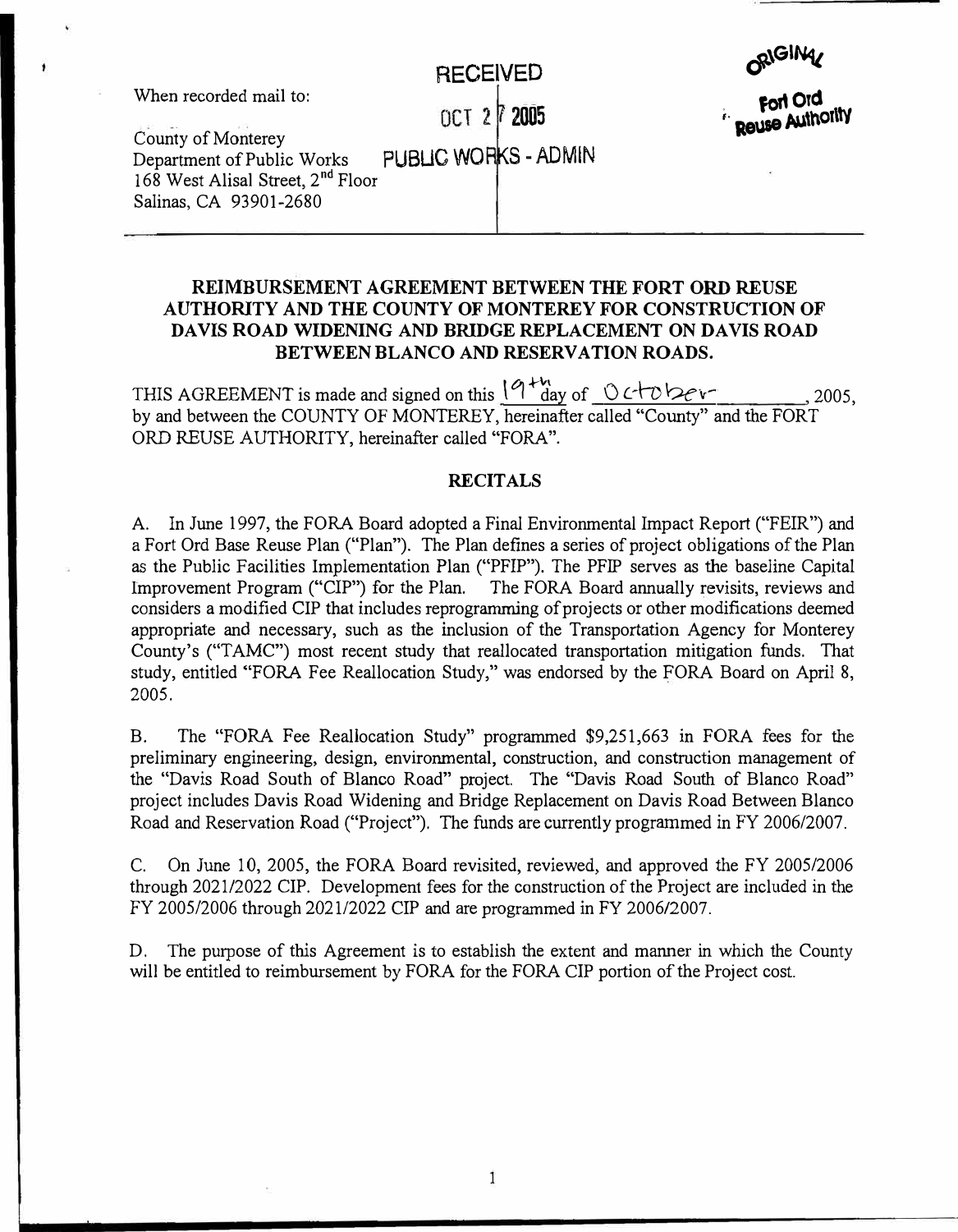# **NOW, THEREFORE, IT IS MUTUALLY AGREED BETWEEN THE PARTIES HERETO AS FOLLOWS:**

۱

# I. Design, Consulting, Construction, and Initial Financing of Project.

- 1.1 Lead Agency. The County shall serve as lead agency for this Project.
- 1.2 Engineering, Design, Environmental, Construction, Construction Management, and Other Services. The County shall retain necessary services and prepare all studies and documents required for environmental clearance for the Project. The County shall also provide all required engineering, design, environmental, and other services for environmental clearance, permitting, design, construction, bidding, and construction management of the Project. The County shall prepare the design documents in full conformance with the design requirements for the Project approved by Caltrans and County and in full conformance with the provisions of the applicable state and local codes. The FORA FY 2005/2006 through 2021/2022 CIP budgets \$9,251,663 in FY 2006/2007 to the Project. The County shall commence engineering, design, environmental, and other services in FY 2005/2006.
- 1.3 Construction Contract. The County shall bid and construct the Project as a public works project. The County shall provide FORA a copy of the executed construction contract. Construction of the Project shall commence at County's discretion.
- 1.4 Project Reprogramming. FORA shall not reprogram the Project to a later period unless development is delayed by market conditions as noted in Article 2 below.

2. Reimbursement to County. FORA's obligation to reimburse the County is contingent upon the development market and FORA's corresponding collection of development fees. Development fees collected under the FORA Community Facilities District are the only source of funds obligated for reimbursement under this Agreement. FORA shall reimburse the County for costs incurred from July 1, 2005 through Project completion.

3. Amount of Reimbursement. FORA, under this agreement with the County, shall reimburse the County for FORA's share of the total project cost not to exceed  $$9,242,411$ , which represents FORA's budgeted share of the project cost of  $$9,251,663$ , less \$9,252 for FORA engineering and accounting fees (corresponding to 1/10% of the total budgeted project cost). FORA shall allocate a minimum of .3669 cents to the Project from every Transportation/Transit dollar collected; beginning in FY 2006/2007 until the \$9,242,411 has been funded.

4. Invoices to FORA. The County shall submit quarterly invoices to FORA. The final invoice shall include a copy of a Notice of Completion filed with the County Recorder's office for the project.

5. Timing of Reimbursement. FORA shall commence reimbursement payments to the County when development fees programmed to fund the Project become available with the first payment due in a quarter when projected development fees are collected by FORA.